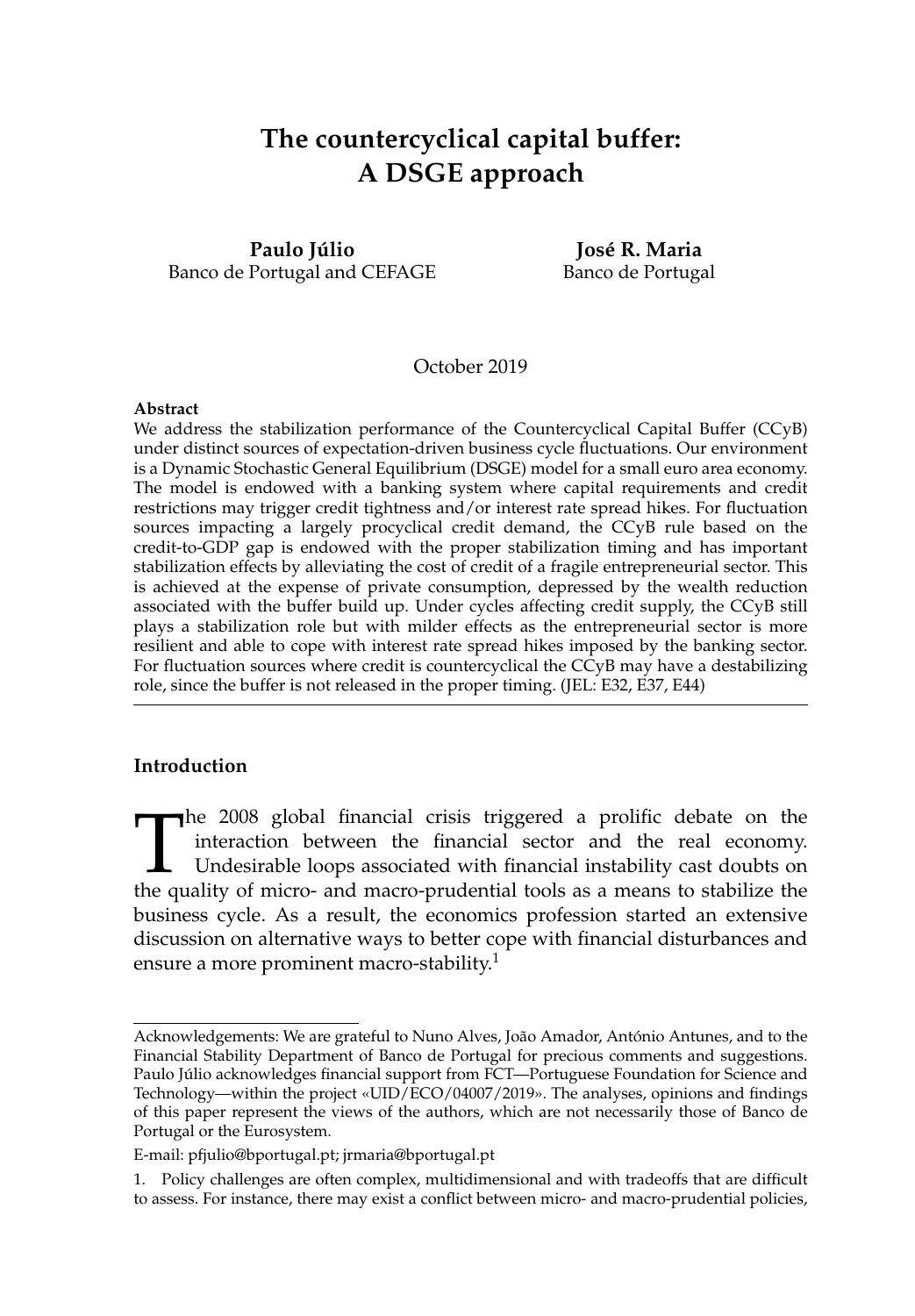Policy goals also became more challenging as the zero lower bound on nominal interest rates rendered standard monetary policy reactions ineffective as a stabilization device. The new economic environment triggered a debate on how monetary and macro-prudential policies can interact with one another as a nationwide stabilizing device (Angelini *et al.* 2014; Clancy and Merola 2017). In small economies integrated in monetary unions, where official interest rates are effectively exogenous, macro-prudential policy can be an effective tool to mitigate credit supply shortages during periods of crisis.

At the policy-making level, the need to come up with macro-prudential mechanisms that are able to prevent or at least cushion the effects of financial disturbances led to major regulatory reforms, most notably the Basel III framework (Committee 2010).<sup>2</sup> One of the most important stabilization tools at the macro-prudential level proposed therein is the Countercyclical Capital Buffer (CCyB), whose main goal is to ensure as far as possible a regular supply of credit over the business cycle. This is achieved by establishing adequate capital buffers in periods when vulnerabilities accumulate above normal (*i.e.* when credit expansion is considered excessive *vis-à-vis* economic fundamentals), and to promptly allow for a buffer reduction in periods of credit shortage.<sup>3</sup>

Figure 1 plots the Gross Domestic Product (GDP) and the Gross Fixed Capital Formation (GFCF) growth rates for Portugal and the euro area since 1999. The plots depict high volatility levels, particularly for the Portuguese GFCF growth, and large slumps during the 2007–2009 financial turmoil and the ensuing euro area sovereign debt crises. The question that emerges is whether a CCyB rule could have mitigated the real effects during this period, by building up resilience in the banking sector prior to the crisis to cushion the effects from issues emerging in the banking and financial systems.

We contribute to the literature by evaluating the performance of the CCyB rule based on the credit-to-GDP gap under distinct business cycle fluctuations drivers. We make use of a Dynamic Stochastic General Equilibrium (DSGE)

since individual banks may not internalize costly spillovers that could harm the broader financial system (Liang 2017). Domestic incidents can easily become a multi-country problem, given the international banking system interconnection.

<sup>2.</sup> Under Basel III there exists not only national authority-specific guidances, but also multicountry institutional designs, namely a reciprocity regime in which domestic policy decisions have consequences on jurisdictions abroad.

<sup>3.</sup> The CCyB has already been implemented in many countries (Edge and Liang 2019). Procyclical effects may emerge if banks have to improve their resilience by building up capital in crisis times (Kowalik 2011). Tightening capital requirements may have asymmetric effects on output, triggering a larger contraction in crisis times and slowing down growth in good times, while inducing risk taking (Jiménez *et al.* 2017). Identification problems—known as the "this time is different" fallacy—may also arise when managing capital requirements, particularly when cyclical events cannot be easily distinguished from structural changes (Bonfim and Monteiro 2013). The range of practices in implementing the CCyB has been evaluated in Committee (2017).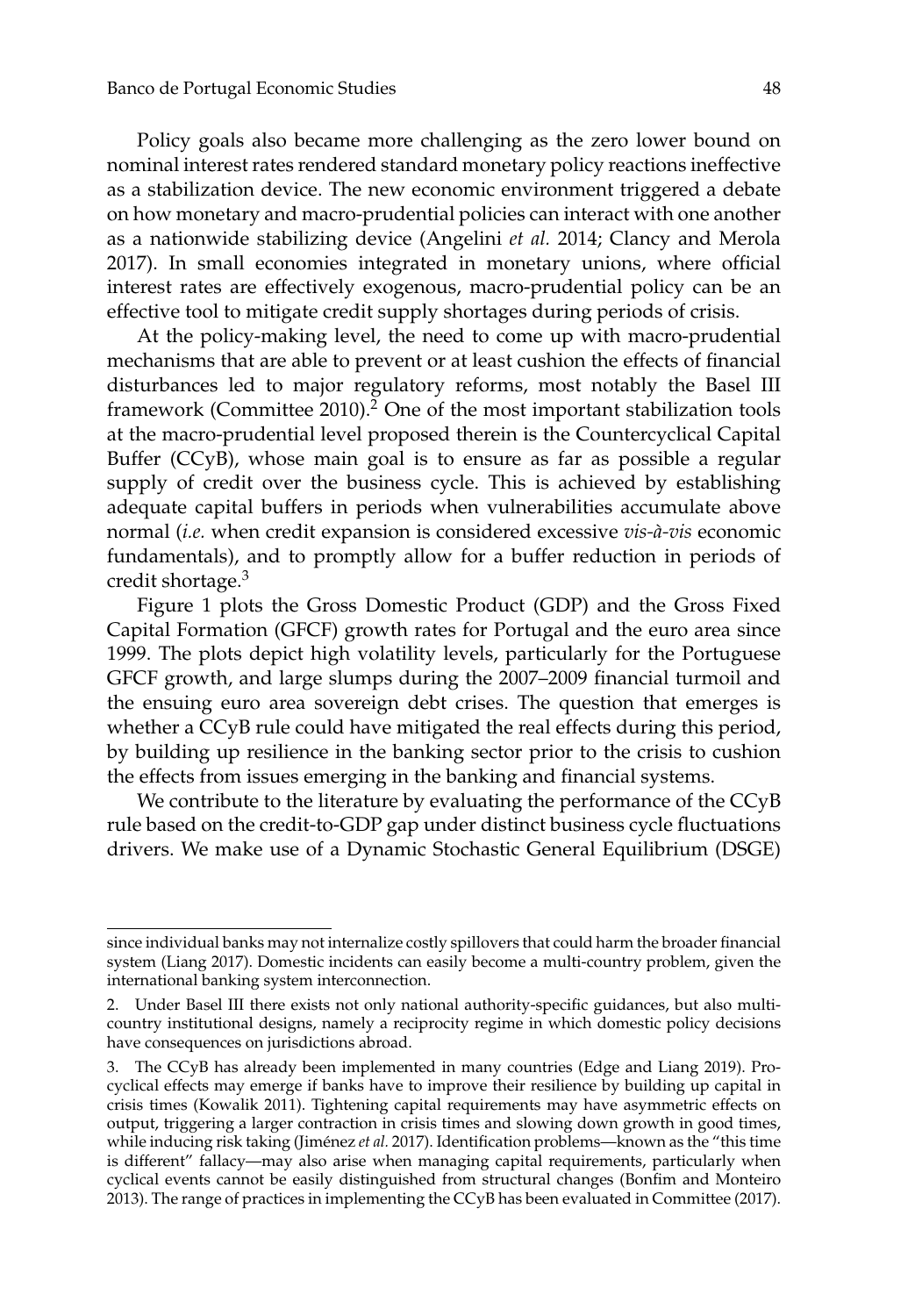

FIGURE 1: Key macroeconomic variables.

Source: Eurostat and Statistics Portugal.

Notes: both figures plot rates of change of real annual data, in percentage, since 1999; per capita refers to total population.

model, for a small euro area economy.<sup>4</sup> The model is endowed with a banking system where capital requirements and credit restrictions co-exist and may trigger credit tightness and/or interest rate spread hikes. Financial shocks which spill over to the banking sector *via* bankruptcy losses hence depressing bank returns—and issues directly affecting the banking system, come into life in the form of larger spreads and credit restrictiveness. This has obvious feedback effects on the entrepreneurial sector, whose impact depends on their resiliency to absorb shocks, *viz.* their leverage. The interaction between real and financial variables builds up directly from capital demand and supply shifts, coupled with firms' need for external finance. This interaction rapidly spills over to the rest of the economy, deepening the slump. The CCyB rule features a buffer component that builds up whenever the credit-to-GDP ratio surpasses the steady-state value.

In our exercises, business cycles are solely driven by over-optimistic expectations about some future event such as in Lozej *et al.* (2018) and Clancy and Merola (2017). That is, fluctuations have no underlying economic fundamental, triggering an outcome characterized by excess credit.<sup>5</sup> Our analysis moves apart from the one in those articles along two key

<sup>4.</sup> That is, a structural model where nominal exchange rates are irrevocably unchanged and official interest rates are effectively exogenous.

<sup>5.</sup> Forward-looking models, which do not suffer from "this time is different" fallacies, are particularly suited to evaluate alternative policies under such circumstances.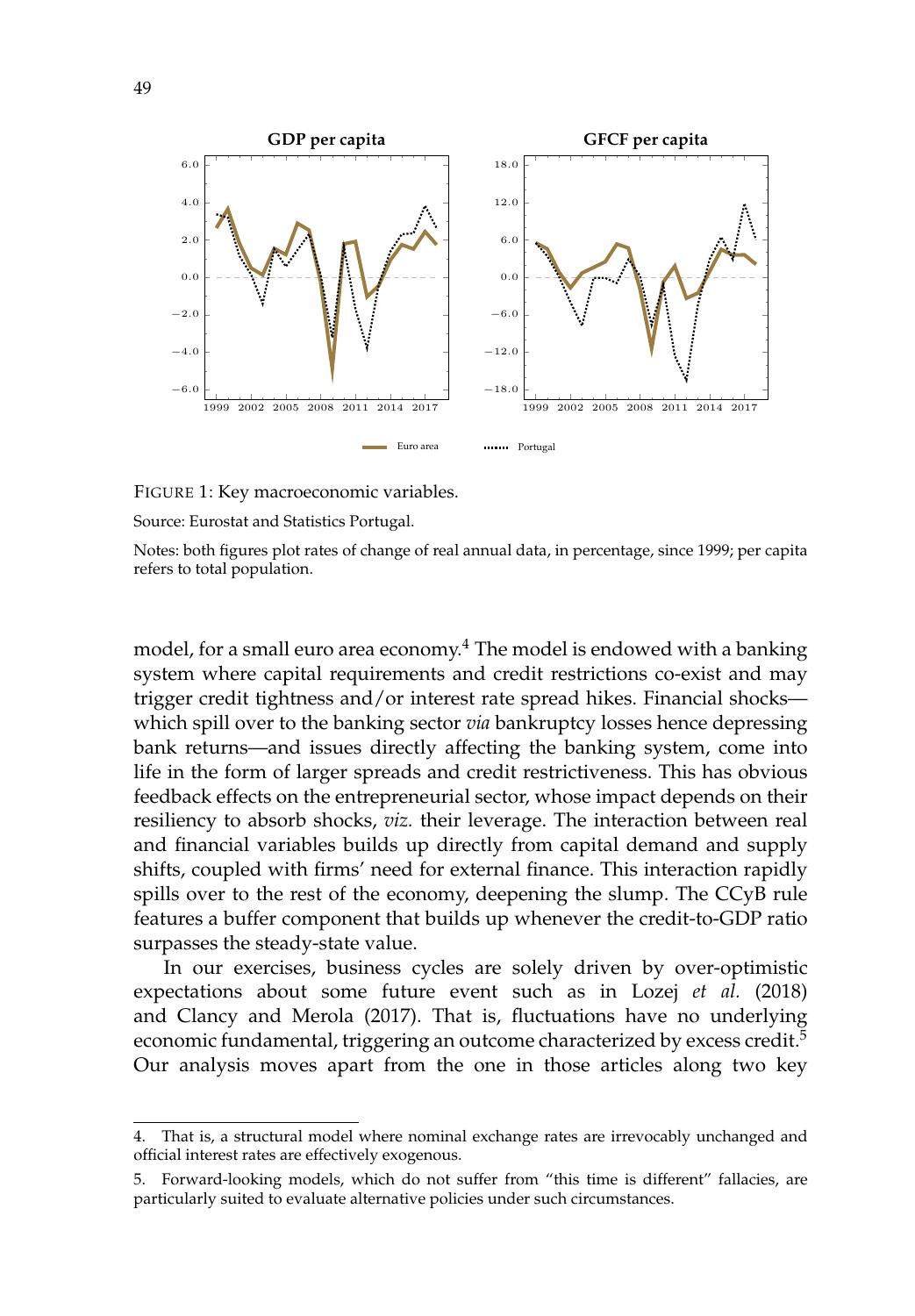dimensions. First, our banking system embodies due loans in conjunction with occasional binding credit restrictions, two important mechanisms to explain the dynamics of the banking sector and that affect the activation of the CCyB. Second, we carry out four distinct business cycle perturbations, on growth, investment efficiency, entrepreneurial risk, and bank returns. Each is endowed with unique features that drive the results. While under a growth perturbation credit is countercyclical, under the remaining credit is procyclical. Furthermore, while fluctuations in investment efficiency and entrepreneurial risk mostly impact the demand for credit, bank returns are an important driver of credit supply.

We show that, when the business cycle driver hinges on investment efficiency or on entrepreneurial risk, the CCyB rule triggers a buffer contraction during the crisis period that cushions the macroeconomic impacts of the downturn by alleviating the cost of credit, thus being able to achieve important stabilization effects. This is attained at the expense of lower private consumption, which suffers from a negative wealth effect associated with the buffer build up. When the business cycle driver hinges within the banking system but the entrepreneurial sector is resilient and hence able to cope with larger spreads, the CCyB still plays a stabilization role but with milder effects. The banking system recovers at the ride of larger spreads. When the business cycle driver hinges on a growth-driven perturbation, credit becomes largely countercyclical and the CCyB rule is generally ineffective or even destabilizing as it triggers a release of the buffer in the incorrect timing.<sup>6</sup>

A parallel discussion taking place in the literature relies on the costs and benefits of rules versus discretion (Kowalik 2011; Clancy and Merola 2017). Our focus herein is solely targeted to the effects of the CCyB rule under distinct underlying shocks. However, our byproduct that the rule may not be activated at the proper timing calls for some discretion for when to release the buffer.<sup>7</sup> In addition, we abstract from the housing sector and house price movements, from risk weights, and from specifics of the legislation in place, not included in the model to keep the key mechanisms sufficiently simple and tractable.<sup>8</sup>

<sup>6.</sup> The model used herein is an updated version of Júlio and Maria (2018a). The DSGE literature on this topic include Karmakar (2016), Clancy and Merola (2017), Lozej *et al.* (2018) or Faria e Castro (2019). The impact of macro prudential regulation has been examined both on empirical and theoretical grounds. A pioneer investigation with bank-firm-level Spanish data can be seen in Jiménez *et al.* (2017), and an evaluation of several CCyB rules using Portuguese data can be found in Bonfim and Monteiro (2013).

<sup>7.</sup> This is somewhat in line with Drehmann *et al.* (2010), who finds that the credit-to-GDP gap is the best performing indicator to signal in advance the build up of systemic risks in a wide set of crises and countries, but are unable to find any single variable that consistently signals when to release the buffer.

<sup>8.</sup> According to the legislation, changes in the CCyB are not the result of a linear mechanical rule. The business cycle and credit cycle indicators are guiding tools, but the macroprudential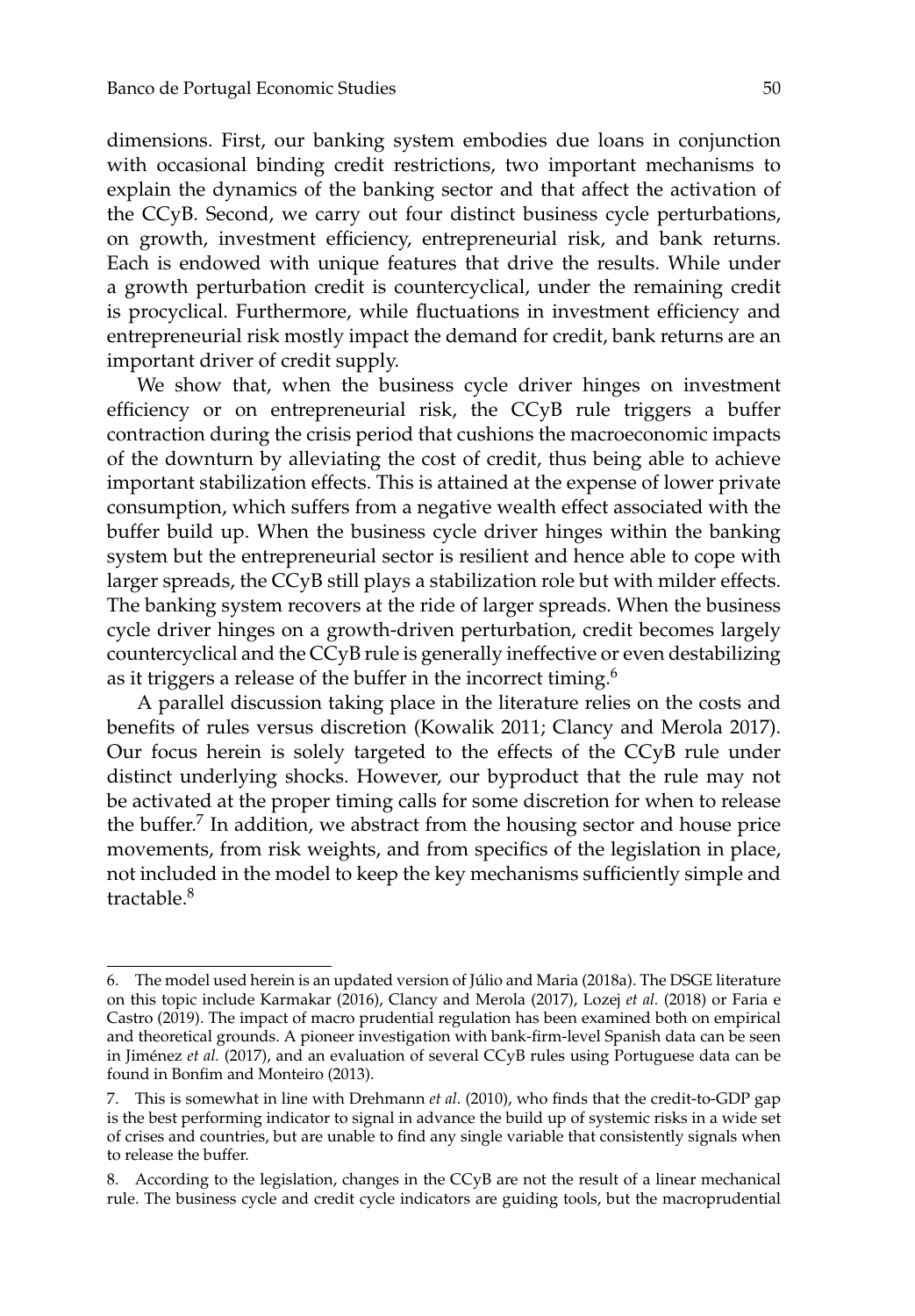

FIGURE 2: Interactions between agents.

Notes: Identifier  $C$  stands for consumption goods,  $\mathcal I$  for investment goods,  $\mathcal G$  for government consumption goods,  $X$  for export goods, and  $M$  for import goods. The financial accelerator mechanism comprises capital goods producers, entrepreneurs, and banks.

## **The non-financial block: households, production, and the foreign economy**

The Portuguese economy is modeled as a stylized system of equations that can be solved to find equilibrium outcomes in labor, product and financial markets. The domestic economy is composed of nine types of agents: households, intermediate goods producers (manufacturers), final goods producers (distributors), retailers, capital goods producers, entrepreneurs, banks, the government and importers. The model embodies also foreign agents (the remaining euro area) and a Central Bank which sets the euro area's official interest rate. Key interactions between all agents is clarified in Figure 2.9

Households are composed of workers, entrepreneurs and bankers. Workers rent labor services to intermediate good producers (termed

regulator must provide the banks with a time to increase the CCyB, which can only change in multiples of 0.25 percentage points.

<sup>9.</sup> For details, see Júlio and Maria (2018a) and Júlio and Maria (2018b).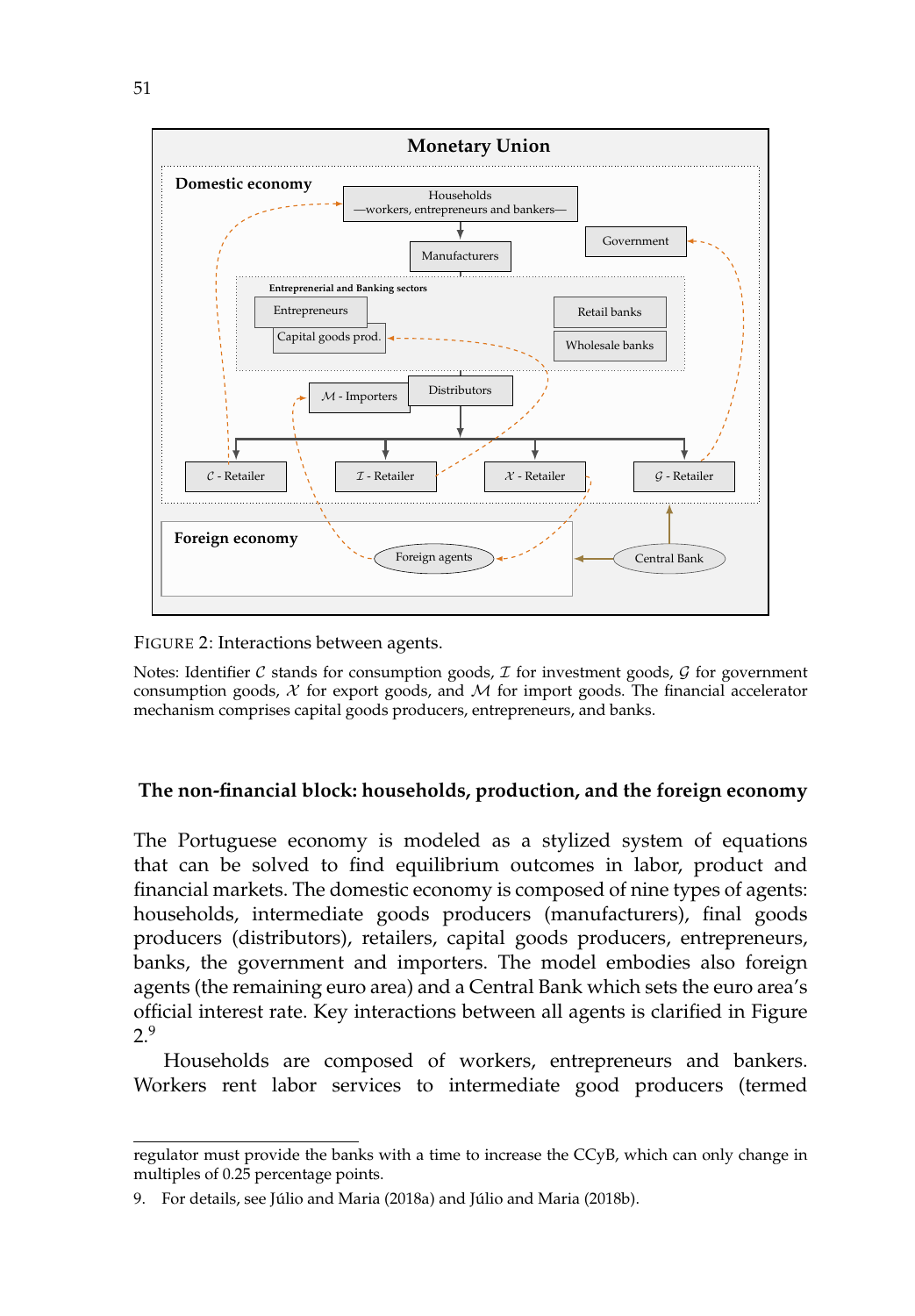

FIGURE 3: The financial sector.

Notes: The due loans stock is managed by wholesale banks. Before the end of each period, retail banks are assumed to transfer all their due loans to wholesale banks.

"manufacturers"). Final good producers ("distributors") combine domestic intermediate goods with imported goods to produce a final good, which retailers allocate to four different agents. Consumption goods are acquired by households, government consumption goods by the government, investment goods by capital goods producers, and export goods by foreign distributors. The interaction between capital goods producers, entrepreneurs and banks are assumed to capture key elements of the financial intermediation sector.

## **The financial sector: entrepreneurs and banks**

Our financial and banking system brings together several strands of literature and adds a completely novel feature, *viz.* due loans management and endogenous write-offs. Figure 3 provides a simple diagram representing the financial sector of the model.<sup>10</sup>

The financial transmission mechanism is inspired on Bernanke *et al.* (1999), Christiano *et al.* (2010), and Kumhof *et al.* (2010). Entrepreneurs do not have

<sup>10.</sup> The exposition here is an improvement of the model presented in Júlio and Maria (2018a) and Júlio and Maria (2018b).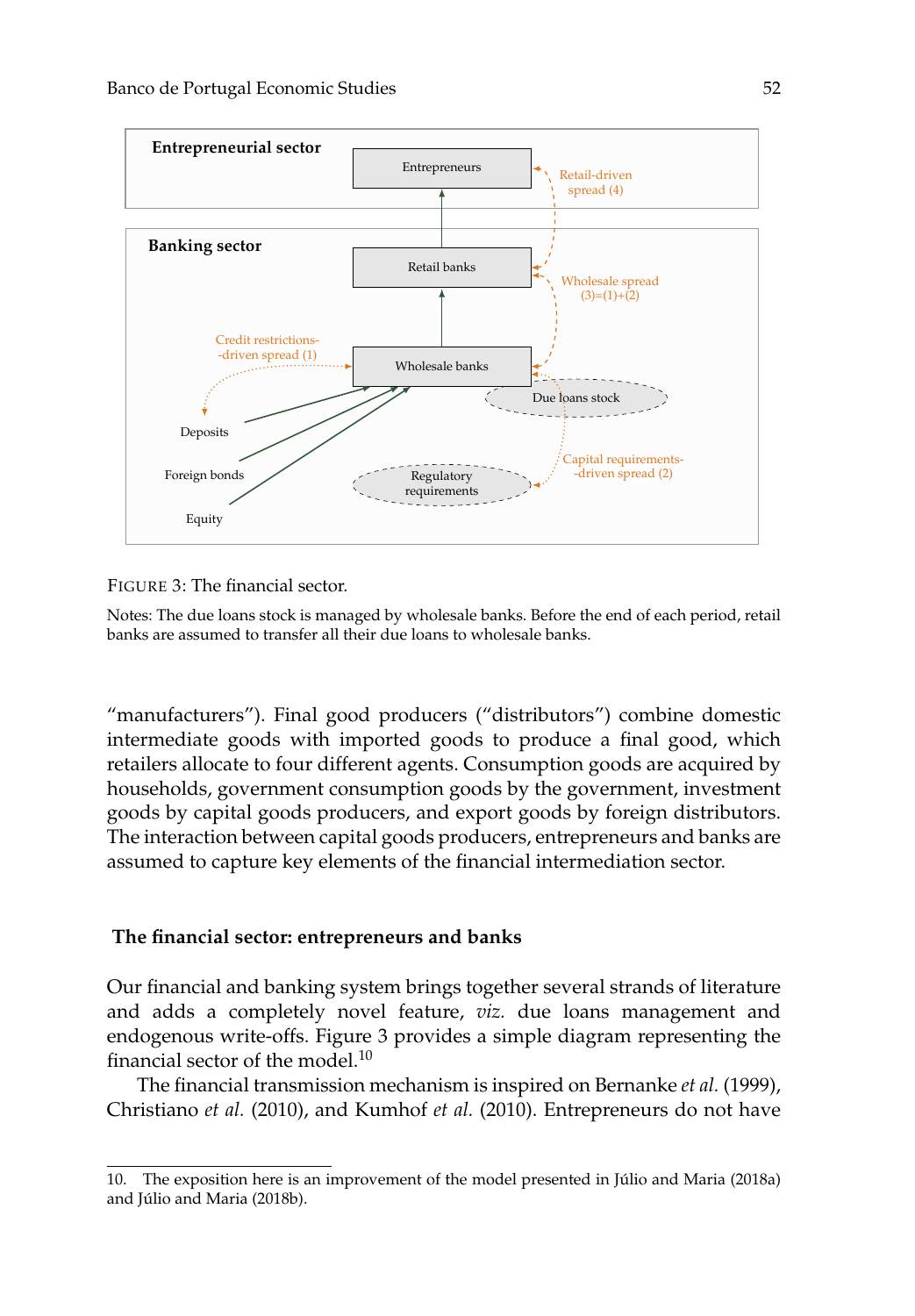access to sufficient internal resources to finance desired capital purchases, but can borrow the difference from banks at a cost. They face an idiosyncratic shock that changes the value of the firm after decisions have been made. When hit by a severe shock, the value of assets collapses and the entrepreneur must declare bankruptcy, handing over the value of the firm to the bank. When hit by a milder shock, the entrepreneur survives but is unable to immediately reimburse the loan, which is reclassified by the bank as due.

The banking system builds on Benes and Kumhof (2015), and is composed of retail branches and wholesale banks. Retail branches operate in a perfectly competitive environment, celebrating loan contracts with entrepreneurs. These contracts set an unconditional, non-state contingent lending rate. Since entrepreneurs are risky, so are the individual loans of retail banks, who therefore charge a spread over the wholesale lending rate—the cost of obtaining funds from the wholesale bank—to cover the losses stemming from the mass of entrepreneurs that declare bankruptcy. Since a given retail branch lends to many entrepreneurs, by the law of large numbers the aggregate loan portfolio is risk-free, and hence *ex-ante* profits are zero. Retail branches are however exposed to non-diversifiable aggregate risk given the nonstate contingent lending rate, and thus *ex-post* profits—to be transferred to wholesale banks—may differ from zero.

Wholesale banks finance their loans to retail branches and due loans through equity, deposits, and foreign funds. We assume that due loans accumulate on their balance sheet. Over time, some exogenous fraction of the total stock of due loans is recovered, while another fraction, endogenously decided, is written-off from the balance sheet. We term this latter fraction impairment rate and the corresponding costs impairment losses. Wholesale banks face two orthogonal idiosyncratic shocks, one affecting the return on their overall loan portfolio and the other specifically targeting the value of their due loans portfolio. These shocks, coupled with potential losses from retail branches, may trigger balance sheet effects and/or credit supply restrictions. Banks are subject to both regulatory capital requirements and due loans requirements, and non-compliance with either results in penalties and reputation costs. Banks therefore endogenously set buffers which allow them to cushion adverse shocks. For simplicity, we rule out bank failure.

Credit supply restrictions arise endogenously from a modified moral hazard/costly enforcement problem inspired in Gertler and Karadi (2011), Gertler *et al.* (2012), and Gertler and Karadi (2013). The banker has the option to divert a fraction of funds, though this only becomes attractive when the bank's value collapses well below the steady-state level (*i.e.* under bad financial shocks). Creditors recognize this fact and restrain the amount of funds placed at the bank until the banker's incentives to divert funds are aligned with their interests. In this way, wholesale banks become supply constrained with respect to the resources they can make available to the entrepreneurial sector.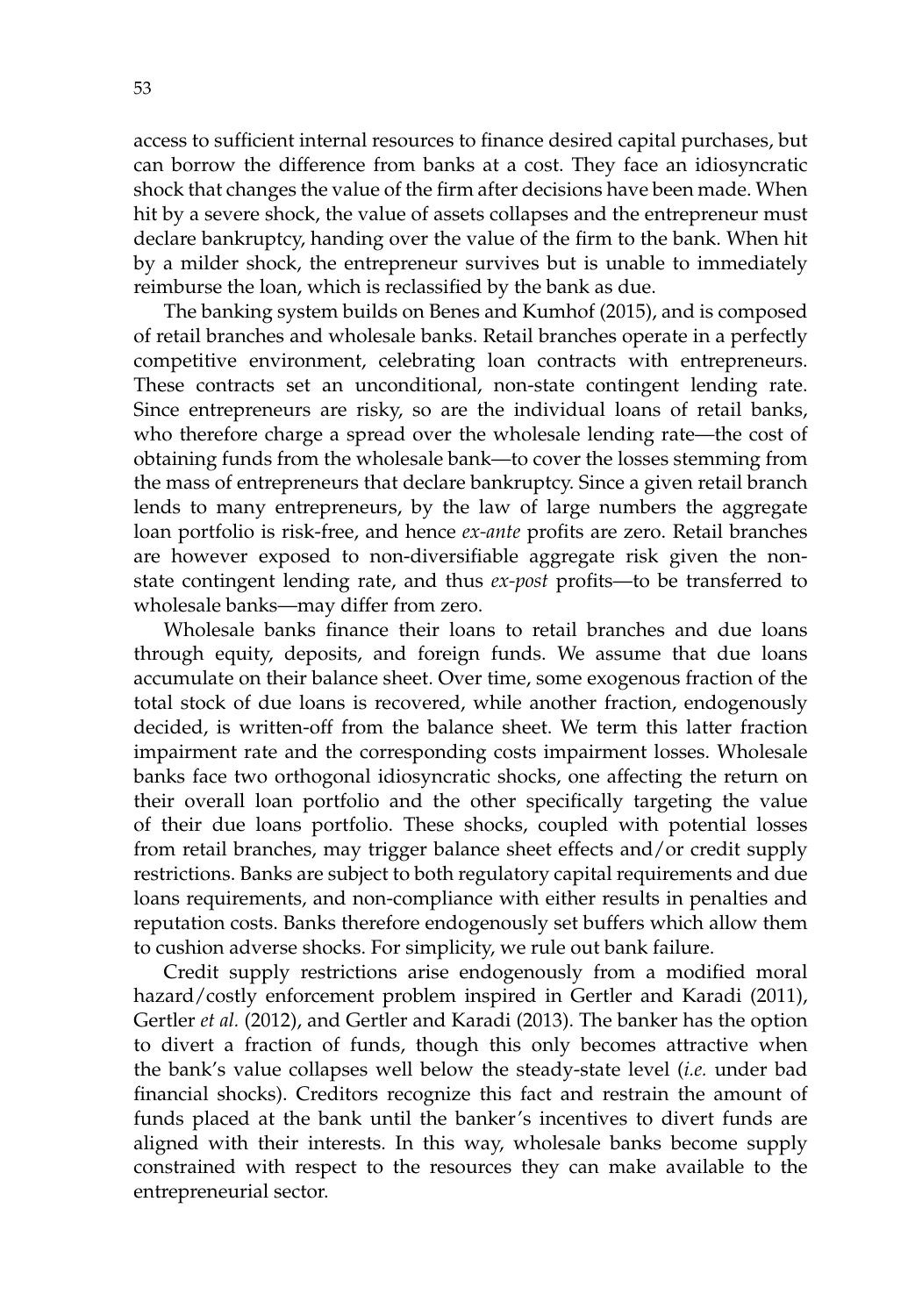Monitoring companies hire workers to perform three oversight activities. First, they help retail branches to repossess assets from bankrupted entrepreneurs. Second, they aid wholesale banks in recovering a fraction of the loans that are due. And finally, they supervise bankers when there is the risk of funds diversion, preventing any misreport of the banks' value.

The financing cost of wholesale banks corresponds to the costs of borrowing abroad, *viz.* the foreign interest rate plus a nationwide risk premium. An arbitrage condition matches this rate to the deposits rate. The premium between the wholesale rate and the deposits rate reflects both balance sheet risk—triggered by the probability of having capital or due loans outside regulatory thresholds—and moral hazard/costly enforcement problems. The former generates an expected cost for the bank—penalty, adjustment, or other—which is covered through a given spread. The latter triggers a quantity restriction in the amount of credit available—an upward shift in the supply of credit. Intuitively, households and foreign agents restrict the amount they deposit and foreign finance up to the point where the banker's incentives to divert funds are fully canceled out. This creates a wedge between the interest rate wholesale banks are willing to supply funds and the rate that creditors are willing to pay for funds. Finally, the retail rate is at another premium over the wholesale rate, to compensate for the fact that some entrepreneurs will declare bankruptcy and be unable to meet their debt obligations. We term this difference external finance premium. Naturally, the larger is entrepreneurial leverage, the greater are the unexpected losses of the banking sector. These are reflected into larger spreads, thus feeding back on the leveraged entrepreneurial sector which has to cope with even larger financing costs .

Due loans are associated with endogenous impairment recognition and management costs, which may depress bank equity and thus contribute to higher expected costs and hence spreads, under the umbrella of balance sheet risk. The optimality condition with respect to due loans balances, on the one hand, the cost of recognizing one unit of due loans as impairment loss net of the incentives to divert funds, and on the other, the expected cost of carryingover that unit to the next period. The latter is composed of the opportunity, management and holding (penalty) costs—both direct and indirect, through their effect on the compliance of capital requirements. Larger impairment losses push down the gain from diverting assets, and thus the incentive compatibility condition becomes "less binding."

The occasionally binding nature of credit restrictions is able to generate powerful asymmetric responses to financial or banking shocks—those whose nature is endowed with important effects on the banking system. Under "good shocks" that expand banks' value, credit restrictions remain slack and play no role whatsoever. In contrast, under "bad financial shocks" depleting banks' capital negatively credit restrictions may become binding for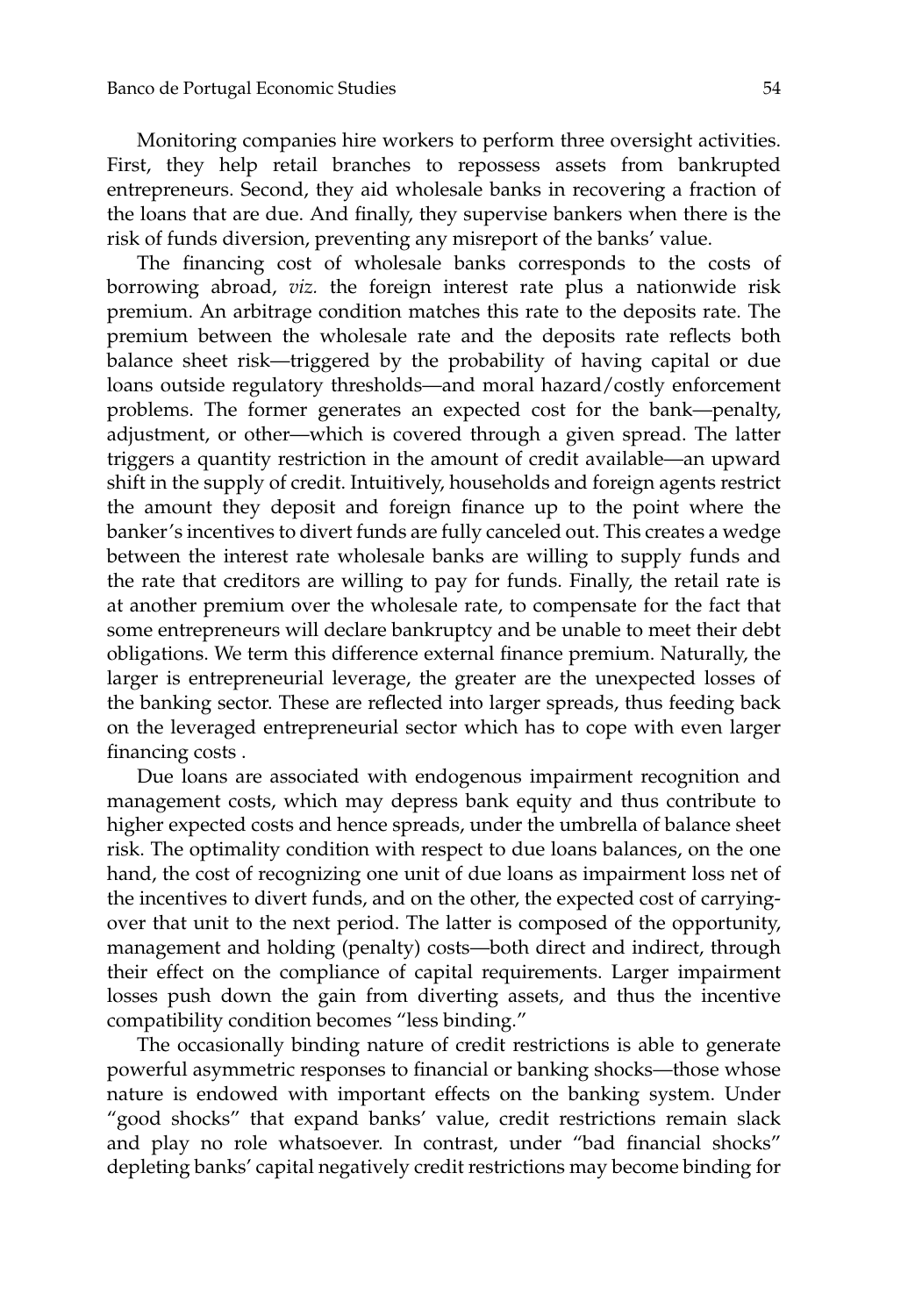some time and greatly affect the model dynamics, amplifying and increasing business cycle persistence.

#### **Parametrization**

We calibrate the model to match long-run data or studies for Portugal and euro area economies. Some parameters are exogenously set by taking into consideration common options in the literature, available historical data, or empirical evidence, whilst others are endogenously determined to match great ratios or other measures.<sup>11</sup>

We set the interest rate target at 3.2 percent per year, matching the pre-crisis average for the 3-month Euribor. Steady-state inflation is set at 2 percent per year, in line with the ECB's price stability target. The inverse Frisch elasticity is set to 2.5 and the discount factor to 0.996. The resulting net foreign asset position is around -50 percent of GDP. Household deposits amount to 40 percent of GDP.

Steady-state price markups are set at approximately 30 percent for wage setting, 20 percent for the intermediate goods sector, 10 percent for the final goods sector, and 5 percent for the import goods sector. The elasticity of substitution between capital and labor is close to 1, whereas the elasticity of substitution between domestic and imported goods is 1.5. The depreciation rate of capital is calibrated at 10 percent per year. Calvo parameters imply an average contract duration and intermediate goods average price duration of one year, and a final and imported goods average price duration of half a year. We assume no indexing.

On the entrepreneurial side, the model is endogenously calibrated to match a target leverage (net worth-to-debt ratio) of 1.2 and a yearly bankruptcy probability of 2 percent. The loss given bankruptcy is close to 40 percent and the retail-wholesale spread is 80 basis points.

For the banking sector, we set capital requirements to 8 percent and let banks build an endogenous capital buffer of 2.5 percentage points in line with the literature (*e.g.* Benes and Kumhof 2015; Clancy and Merola 2017), yielding a steady-state capital-to-loans ratio of 10.5 percent. The probability of non-complying with regulatory requirements is set at 2 percent per year, and the spread between the wholesale interest rate and the deposits rate is 1.2 percentage points. The sum of the retail and wholesale spreads matches the interest rate spread paid by non-financial corporations *vis-à-vis* the deposit rate. The fraction of bankers going out of business is 5 percent—the banker stays on the job on average around 5 years.

<sup>11.</sup> Here we provide only a brief sketch of the main calibration features. For further details see Júlio and Maria (2018a).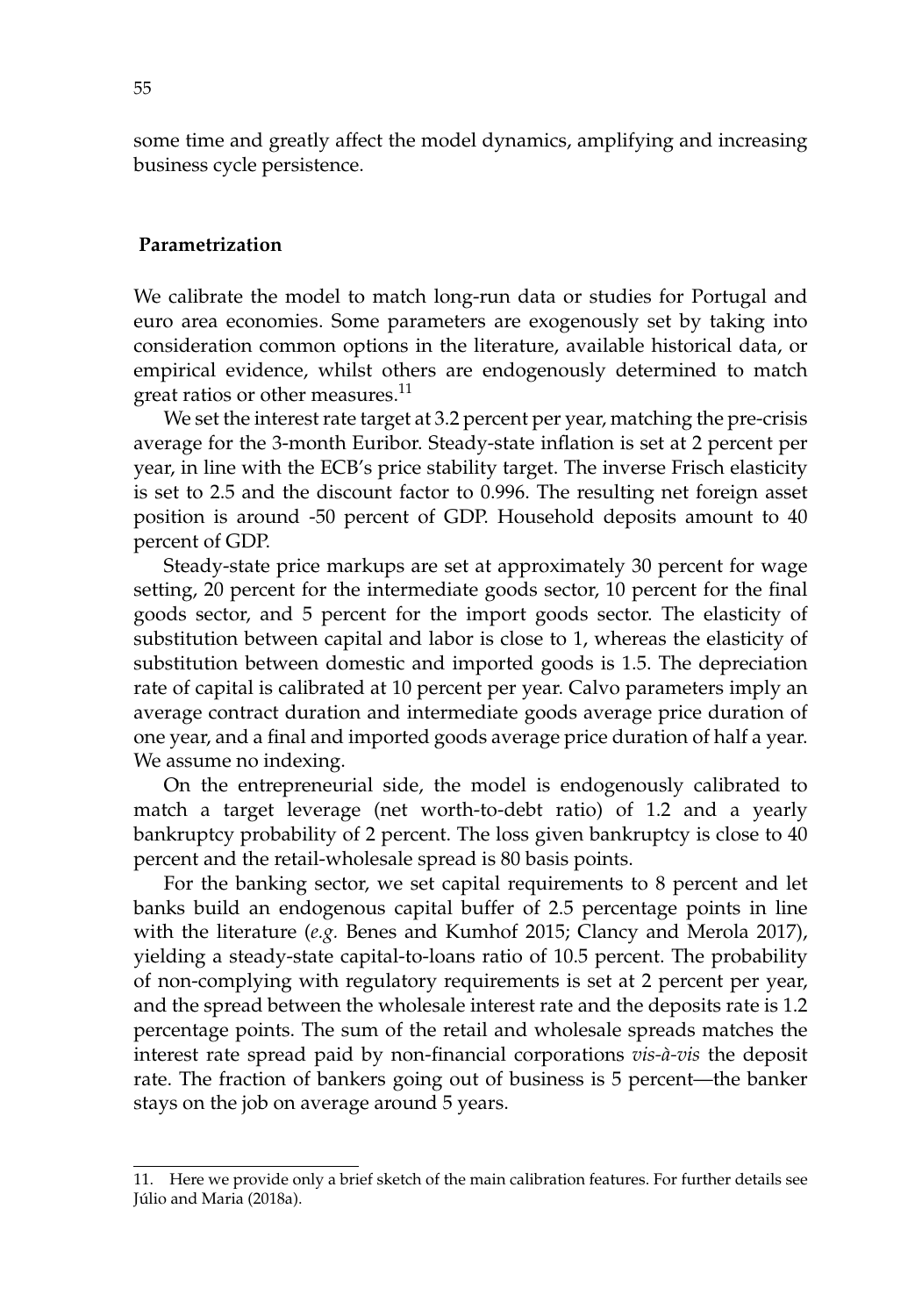In the steady state, we set the due loans' threshold level to 5 percent of total credit, impose a buffer of 1.5 percentage points (and hence a due-loansto-credit ratio of 3.5 percent), and a probability of non-complying with the threshold of 10 percent. The recovery rate is set to 6 percent and the resulting steady-state impairment rate is 7.7 percent. However, we let the threshold level along the dynamics deviate from the steady-state level, depending on both impairments and the total amount of due loans. The recovery cost is calibrated at 10 percent of the total stock of due loans. Agency problems are endogenously calibrated to be triggered in the presence of shocks with large negative impacts on banks' value. While important for the model, all these parameters play little influence on the main message of this article.<sup>12</sup>

#### **The countercyclical capital buffer**

Our aim in this article consists in addressing the stabilization effects of the CCyB for different fluctuation sources. For this purpose, we consider that the regulatory capital requirement, say  $\gamma_t$ , fluctuates according to a non-linear rule<sup>13</sup>

$$
\gamma_t = (1 - \rho)\gamma^{ss} + \rho\gamma_{t-1} + \text{BUFFER}_t \tag{1}
$$

where

$$
BUFFER_t = \max\left\{0, \rho_{rat} \left(\frac{CREDIT_t}{GDP_t} - \frac{CREDIT_{ss}}{GDP_{ss}}\right)\right\}
$$
 (2)

The subscript ss denotes steady-state figures, the element  $\gamma^{ss}$  is the steadystate value for the regulatory capital requirement,  $\rho$  is an autoregressive parameter that captures inertia, and  $\rho_{rat}$  is the sensibility of the buffer with respect to the credit-to-GDP ratio. The element  $\mathrm{CREDIT}_t$  corresponds to total credit in quarter t and  $GDP_t$  is the Gross Domestic Product over the last four quarters. Note that the buffer builds up and is released gradually over time—*i.e.* there are no discrete jumps—and is capped from below at zero implying that the regulatory capital requirement is capped from below at the steady state level  $\gamma^{ss}.$   $^{14}$  That is, banks are forced to accumulate larger amounts

<sup>12.</sup> Additional results are available from the authors upon request.

<sup>13.</sup> This is an option commonly found in the literature (*e.g.* Lozej *et al.* 2018)

<sup>14.</sup> Some authors (*e.g.* Drehmann *et al.* 2010) argue for prompt and sizable releases of the buffer instead of gradual releases. However, this remits to a parallel discussion of rules versus discretion, an issue besides the scope of this article.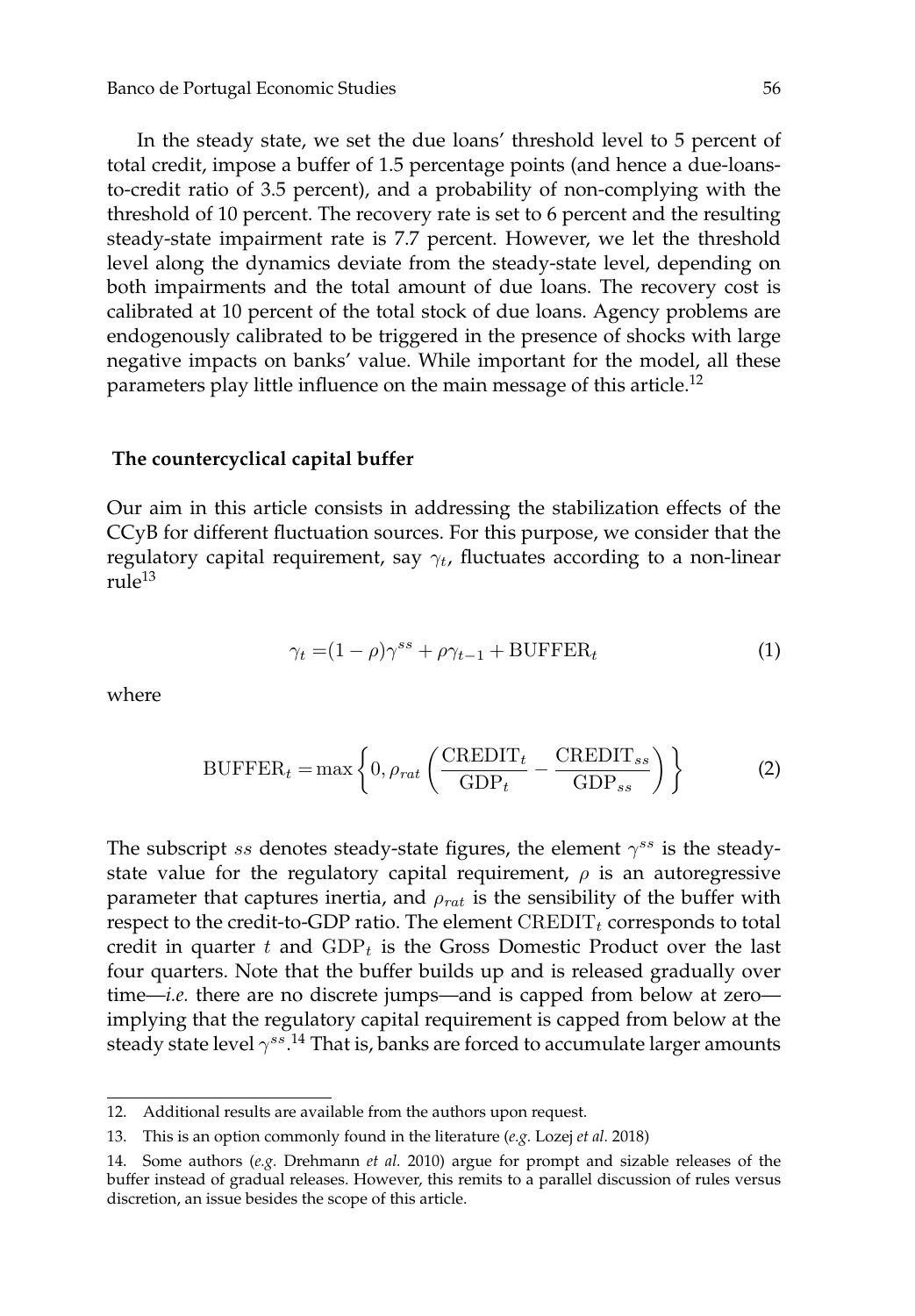of capital during (credit) expansions, to be used as a cushion device during downturns.

The autoregressive parameter  $\rho$  is set at 0.8, and the sensibility parameter  $\rho_{rat}$  at 0.2 for illustrative purposes. This implies a 2 percentage point increase in the buffer for a 10 percentage points deviation in the credit-to-GDP ratio from the steady-state level.<sup>15</sup>

## **A brief description of the exercise**

We analyse the relative performance of the CCyB rule against the benchmark case of unchanged regulatory capital requirements, and plot selected impulse response functions under four representative boom-bust scenarios. All are based on overly optimistic expectations on some future event. Agents expect some shock with positive macroeconomic impacts to occur in the future (specifically within 3 years) and take that information into account immediately. This triggers a boom in the economy. When that moment arrives, they realize that no shock occurs, and revise expectations accordingly. This creates a subsequent bust as agents correct for their overly optimistic expectations. This is a common way in the literature to generate boom-bust cycles (*e.g.* Lozej *et al.* 2018; Clancy and Merola 2017).<sup>16</sup>

The four scenarios proposed herein intend to capture important drivers of expectation-driven business cycle fluctuations. The first is a growth-driven boom-bust cycle. The second consists of an expected increase in the marginal efficiency of investment. The last two are of financial nature—a decline in entrepreneurial risk and an increase in bank returns. All expected shocks have an half-life of around 1.5 years. We do not include any sensibility analysis in the article since the driving force of our results is basically of timing and of fluctuation sources, and not of magnitude. Changes in parameterization have little impact along these dimensions.

## **Expectation-driven boom-bust growth cycle**

We start our analysis with a boom-bust cycle triggered by future growth expectations—a case depicted in Figure  $4.1<sup>7</sup>$  In this scenario, agents expect a

<sup>15.</sup> According to decisions taking place at the Basel Committee, transposed to European legislation through the Capital Requirements Directive (CRD IV), the buffer is capped from above at 2.5 percent. However, national authorities can implement a buffer in excess of 2.5 percent if it is deemed appropriate.

<sup>16.</sup> Similar conclusions would be achieved if one generates a boom-bust cycle through a materialized positive shock today, followed by some unexpected negative shock in the future.

<sup>17.</sup> Specifically, this shock corresponds to an expected increase in the growth rate of total factor productivity.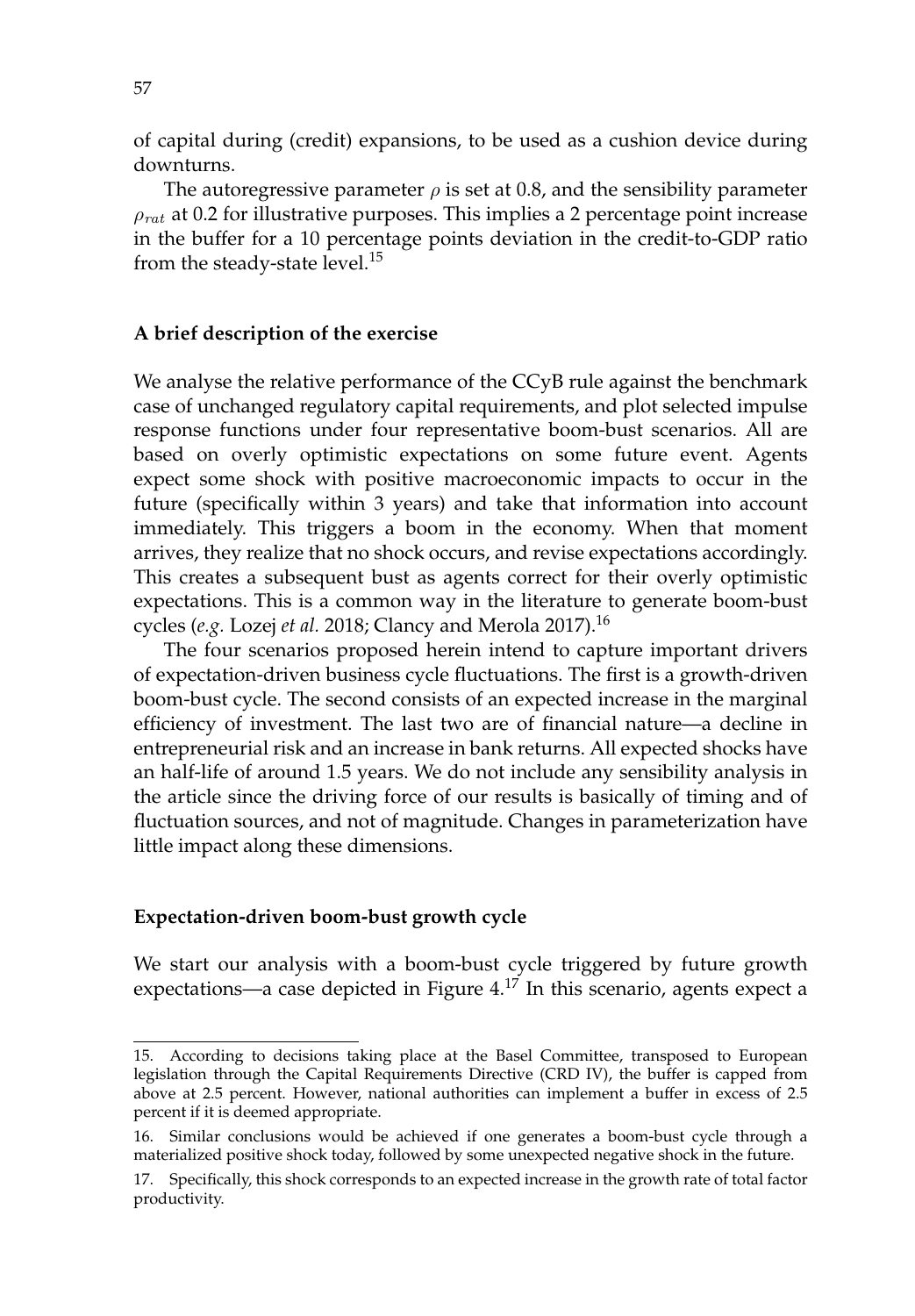higher growth rate within three years, and this increases wealth and demand today. As a result, there is a boost in factor demand and prices, which raises the value of firms and diminishes the need for external finance on impact. Both credit and the corresponding spreads fall in the short run. The key feature driving this result is that the price of capital, *a.k.a.* the Tobin's Q, jumps on impact with agents' expectations, but capital takes time to accumulate due to real inertia. On the short run firms use the higher value of internal funds to finance the gradual increase in the capital stock and, simultaneously, diminish the degree of external finance. When agents realize they were making decisions based on wrong expectations, the reverse occurs: asset prices collapse due to fading demand and there is an increased need for external finance. This is accompanied by higher wholesale spreads so that banks are able to cope with the increased risk triggered by a more leveraged entrepreneurial sector.<sup>18</sup>

In this case, the CCyB has non-stabilizing effects and increases output volatility. In this simulation, the business cycle is not driven by a problem of credit nor of the financial/banking system. The collapse in asset prices when agents correct for their overoptimistic expectations decreases the value of firms' internal finance and contemporaneously leads to an increased need for external finance, despite the GDP drop. As a result, credit is countercyclical in this exercise. The banks' capital level is therefore not a major concern for the banking system. Hence, the buffer is only used when the credit market effectively fades, being unable to cushion the trough.<sup>19</sup>

#### **Expectation-driven boom-bust investment efficiency cycle**

The outcome is slightly different under a boom-bust cycle triggered by future investment prospects which do not materialize (Figure 5). In this case, there is an immediate increase in credit demand, so that firms can take advantage of a higher capital stock at the timing of the shock. The wholesale spread faces minor changes nevertheless, since leverage stays nearly constant, supported by identical increases in both external and internal finance. The latter is held up by higher asset prices following the boost in capital demand. When agents realize their expectational mistakes, asset prices and hence internal finance collapse, and the wholesale spread hikes while entrepreneurs strive to deleverage.

In this case, the CCyB has important stabilization effects. The main difference relative to the growth-based boom-bust cycle is that credit is

<sup>18.</sup> The hump-shaped pattern in the first three years of the simulation is explained by the dynamics of the trade balance, which declines only in the medium term due to real inertia.

<sup>19.</sup> Lozej *et al.* (2018) also find that credit is countercyclical under in some simulations.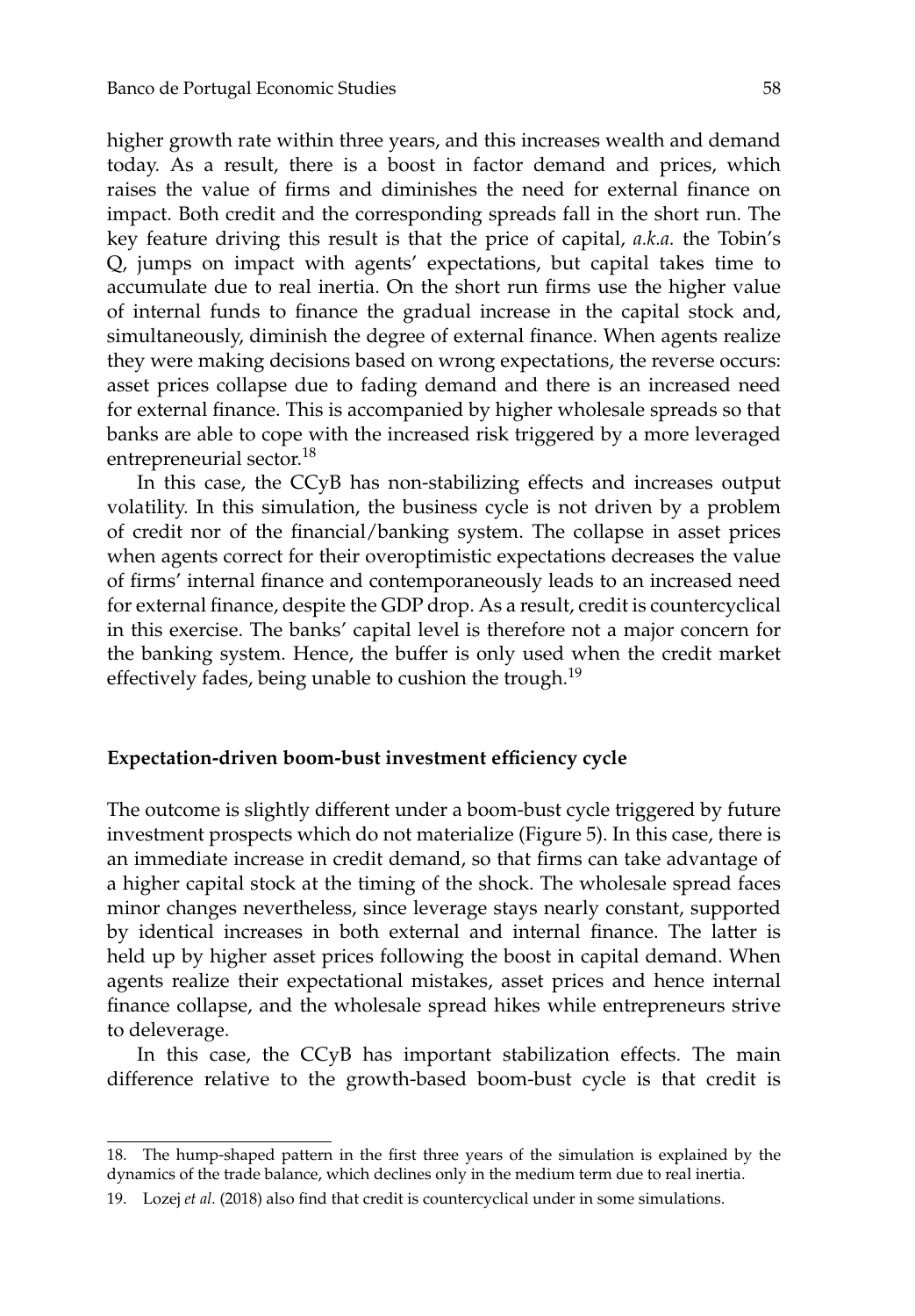

FIGURE 4: A boom-bust triggered by future growth expectations.

procyclical in this case, though with a lagged response. The expected future shock affects investment efficiency, which in turn determines firms' need for external finance. As investment prospects are directly related with the news, credit starts shrinking immediately after agents realize that they were overoptimistic about the future (i.e. around the third year). The decline in credit, coupled with the increased entrepreneurial risk due to excess leverage, pushes bank returns immediately downwards, affecting their equity level, to which banks responds through a spread hike. Using the accumulated buffer during this period cushions the decline in bank returns. This results in fewer costs for the banking system during the downturn and concomitantly in a smaller increase in the wholesale rate and a lesser decline in credit demand.

The stabilization effect works mostly through investment, which becomes less volatile. This comes at a cost, however: private consumption under the CCyB rule is always below that of the no rule case until the 8th year of the simulation. This is explained by the decline in wealth associated with the

Notes: The figure represents an expected increase in growth of 1 percentage points to occur in the third year, which does not materialize. Vertical lines identify the period when agents revise their expectations. Variables are in percentage deviations from steady-state values except leverage, the buffer and the spread, which are in percentage points deviations. Notation  $Y_x$  refers to the first quarter of year  $x$ .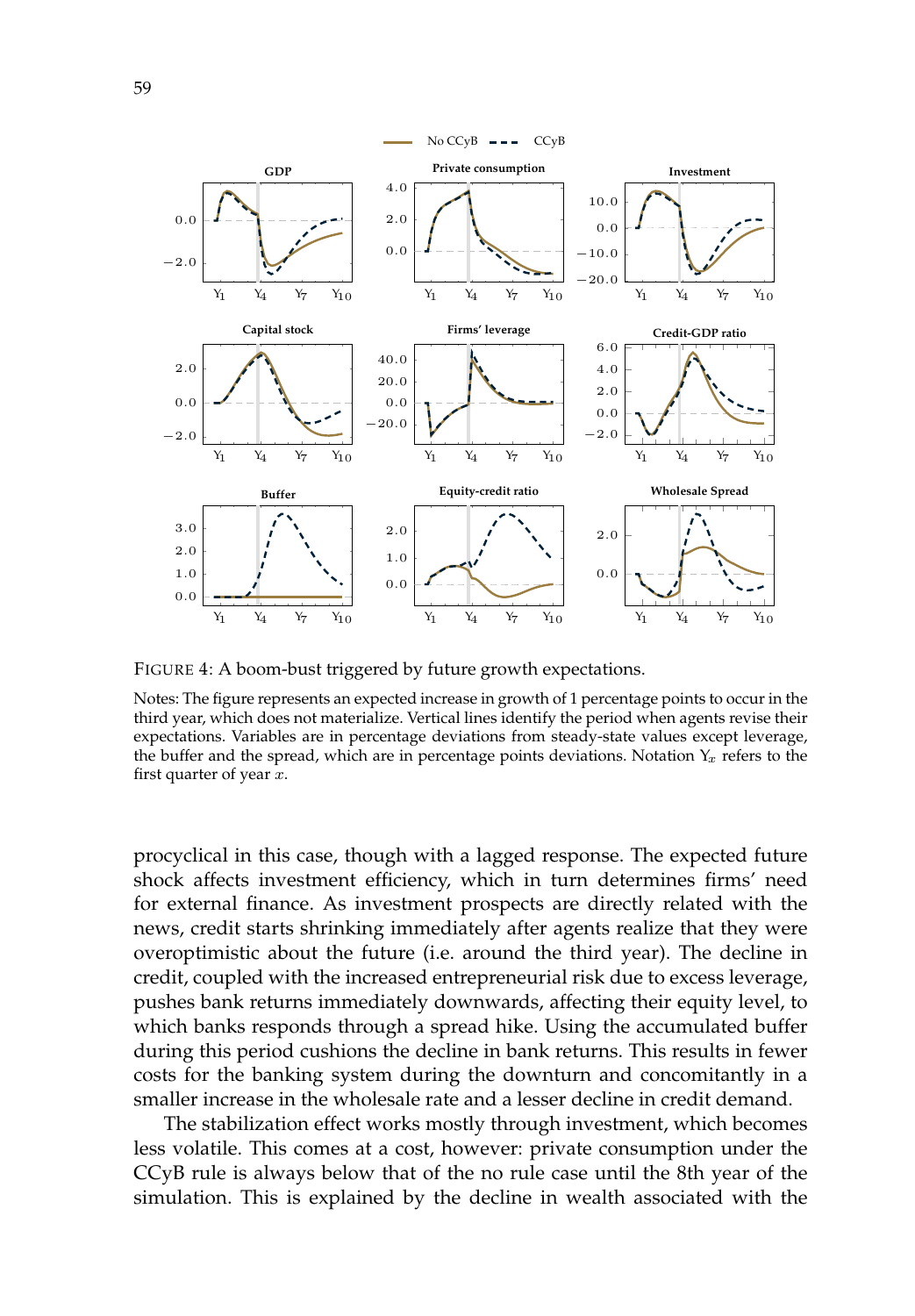

FIGURE 5: A boom-bust triggered by future investment efficiency expectations.

Notes: The figure represents an expected increase in investment efficiency of 10 percent to occur in the third year, which does not materialize. Vertical lines identify the period when agents revise their expectations. Variables are in percentage deviations from steady-state values except the buffer and the spread, which are in percentage points deviations. Notation  $Y_x$  refers to the first quarter of year  $x$ .

buffer accumulation. Specifically, as banks are required to increase capital levels during the expansion phase, the spread hikes and the cost of credit increases. As a result, there is a widespread increase in factor prices, pushing downwards the profitability of firms, a determinant of wealth. Households are only able to recover lost wealth when the buffer is close to depletion and the effects of the spread hike are fully reversed.

#### **Expectation-driven boom-bust cycle triggered by financial risk**

In this section we address the role of the CCyB in the case of a boom-bust cycle driven by expectational mistakes in the financial sector. Specifically, we consider that agents expect a decline in financial risk, to occur within three years. When the time comes they observe no change whatsoever and correct for their overoptimistic expectations. This generates a boom, supported by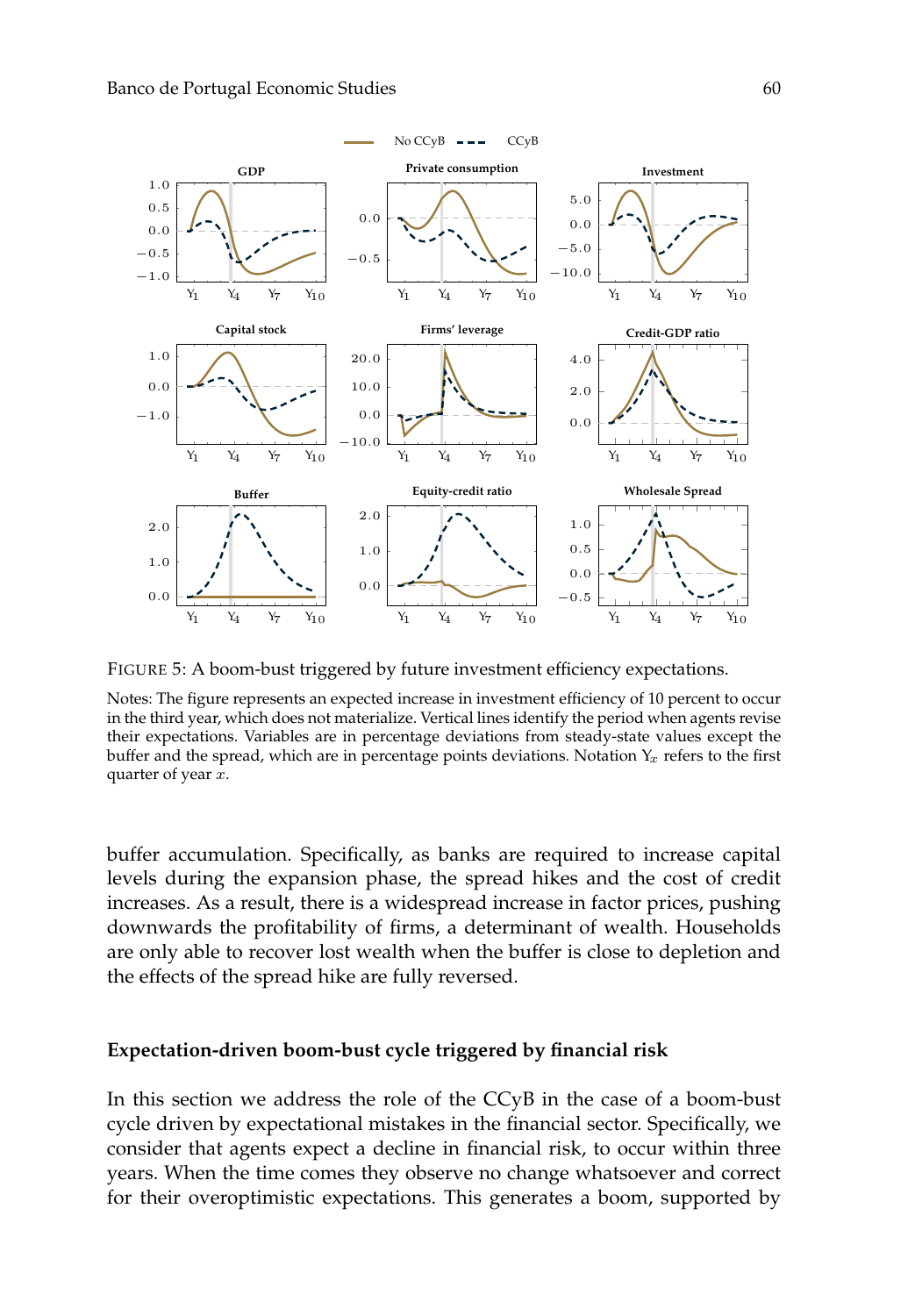

FIGURE 6: A boom-bust triggered by risk expectations.

higher asset prices and consequently a more resilient entrepreneurial sector, followed by a bust (Figure 6). Asset prices and firms' value collapse when agents receive the updated news, and as a result leverage and bankruptcy probabilities hike. The banking sector is severely damaged by defaults and responds by restricting credit and charging a larger spread, as they cope with the downfall in their capital ratios.

As expected, the buffer plays a central role in this case, as it is well suited to address issues in the financial sector. Since credit is now procyclical and greatly coincident with GDP, the buffer accumulates during the credit expansion phase, providing a cushion for the banking system as it copes with the credit losses that emerge during the recession phase. As a result, credit restrictiveness becomes less severe and the wholesale spread faces a more moderate increase. This in turn cushions the feedback triggered by the losses in the banking system to a fragile entrepreneurial sector, taming the severity of the financial crisis.

Notes: The figure represents an expected risk shock of 20 percent to occur in the third year, which does not materialize. Vertical lines identify the period when agents revise their expectations. Variables are in percentage deviations from steady-state values except the buffer and the spread, which are in percentage points deviations. Notation  $Y_x$  refers to the first quarter of year  $x$ .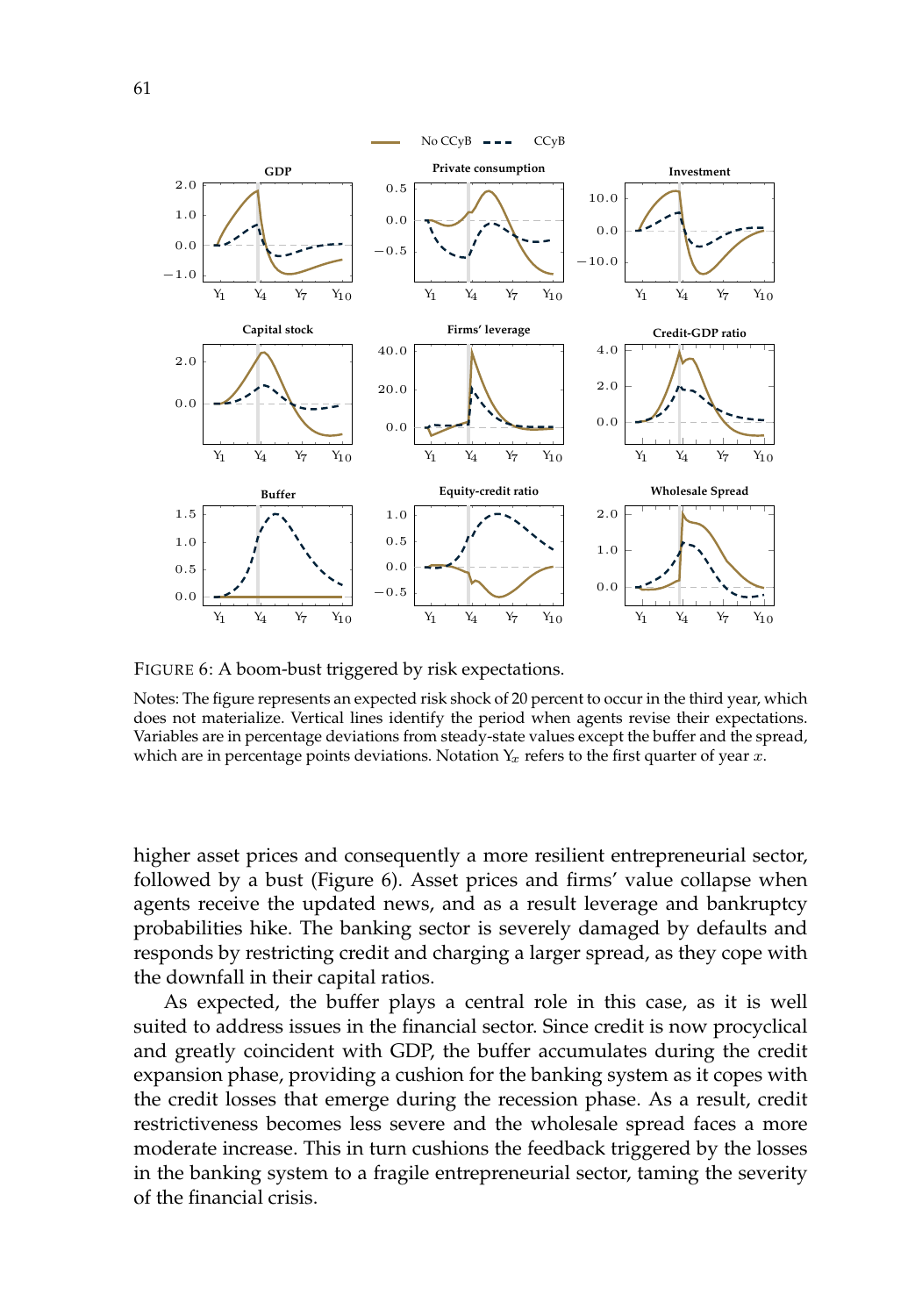

FIGURE 7: A boom-bust triggered by bank returns expectations.

Notes: The figure represents an increase in bank returns amounting to 1 percentage point to occur in the third year, which does not materialize. Vertical lines identify the period when agents revise their expectations. Variables are in percentage deviations from steady-state values except the buffer and the spread, which are in percentage points deviations. Notation  $Y_x$  refers to the first quarter of year  $x$ .

As in the previous simulation, the stabilization effect works mostly through investment, as private consumption is below the no buffer case until the 7th year of the simulation. The reason is identical: by requiring a spread hike, the buffer decreases the net income of firms and hence households' wealth, which takes time to recover.

#### **Expectation-driven boom-bust cycle triggered by bank returns**

In this section we address a boom-bust cycle emerging directly in the banking system and propagating to the rest of the economy through shifts in credit tightness and spread (Figure 7). In this scenario, agents expect an improvement in future bank returns, but when the time comes (in three years) they correct for their over-optimistic expectations. As in the previous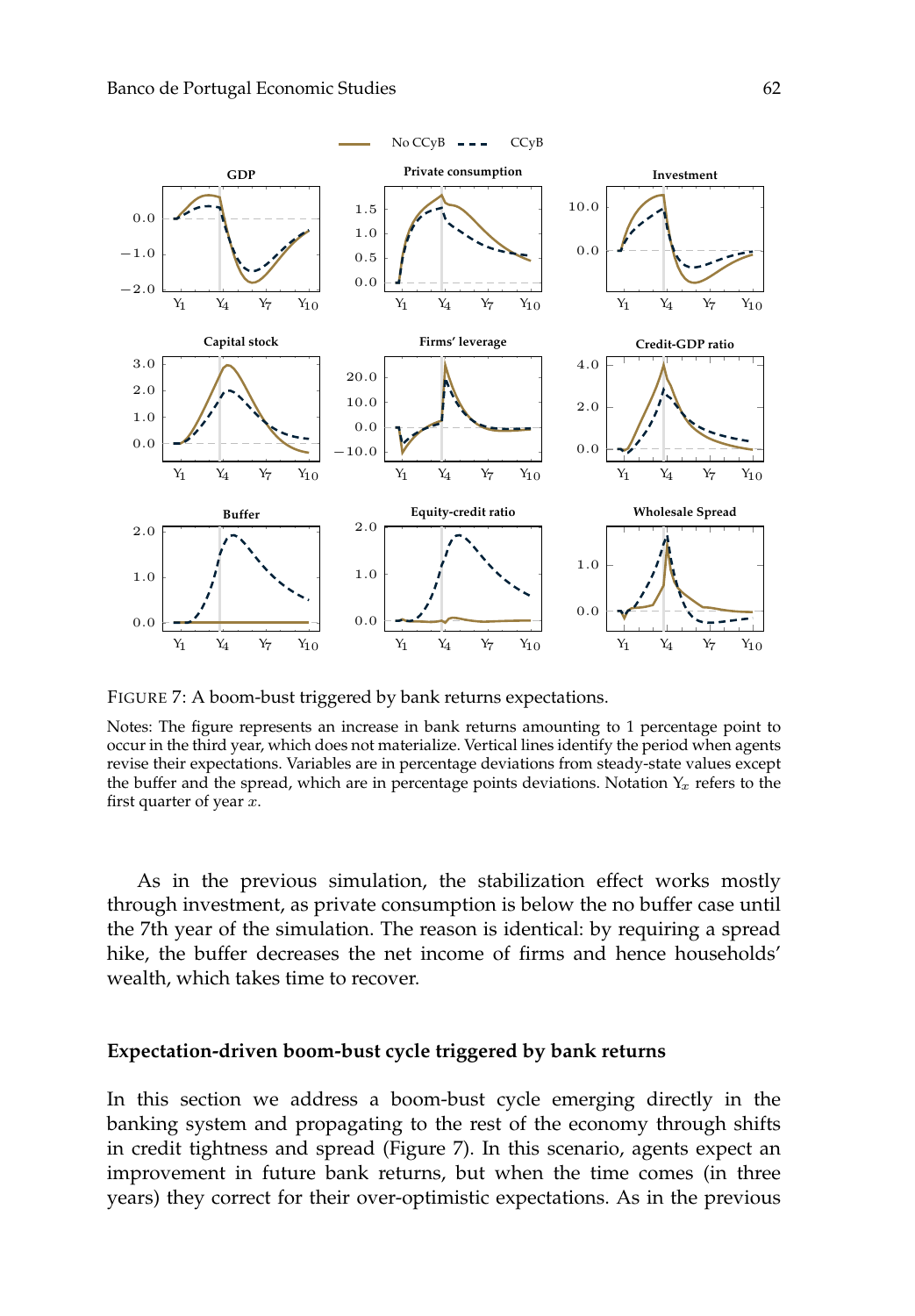section, this generates a boom, supported by higher asset prices triggered by an expected future decline in the interest spread. The entrepreneurial sector becomes less leveraged and more resilient, and concomitantly increases the demand for credit right away. In general equilibrium, the wholesale spread remains nearly unchanged, on the one hand pushed down based on future return prospects, and on the other hand pressed upwards due to the increased credit demand. When agents realize they were making decisions based on expectations which do not materialize, asset prices collapse and the entrepreneurial sector finds itself with excess leverage and hence too risky. The wholesale spread hikes as banks face a double hit. Directly because they revise their return expectations downwards and must generate higher interest income to cope with unexpected losses, and indirectly due to the increase in the bankruptcy rate of firms. In addition, credit restrictions emerge as banks must cap their leverage limit in order to finance their operations.

The tight relationship between credit, the latent shock, and the concomitant capital problems in the banking system, endow the CCyB with the proper stabilization features, while the contemporaneous correlation with GDP provide the correct timing dimension for the rule to be successfully activated. However, the stabilization dimension in this case is smaller than that from the previous two exercises. Since the shock impacts the supply of credit and not the demand, firms are able to better cope with the spread hike and still achieve reasonable levels of investment. This confines the spillovers triggered by the losses in the banking system to the rest of the economy as compared with our two previous simulations, and hence the effectiveness of the buffer as a stabilization device.

## **Concluding remarks**

In this article we use a dynamic stochastic general equilibrium model for a small euro area economy to address the stabilization performance of the countercyclical capital buffer rule under different underlying fluctuation sources.

We conclude that the effectiveness of the rule greatly depends on the relationship between output and credit, and on whether the underlying shock affects the demand or the supply of credit. Fluctuations based on expectation-driven perturbations on investment efficiency or riskiness tend to generate credit movements which are largely procyclical, affecting mostly the demand for credit. In these cases the countercyclical buffer plays an important stabilization role, by limiting losses in the banking system and spread hikes when the entrepreneurial sector is fragile and the demand for credit low. However, this is achieved at the expense of private consumption, depressed by the wealth reduction associated with the buffer build up. In the case of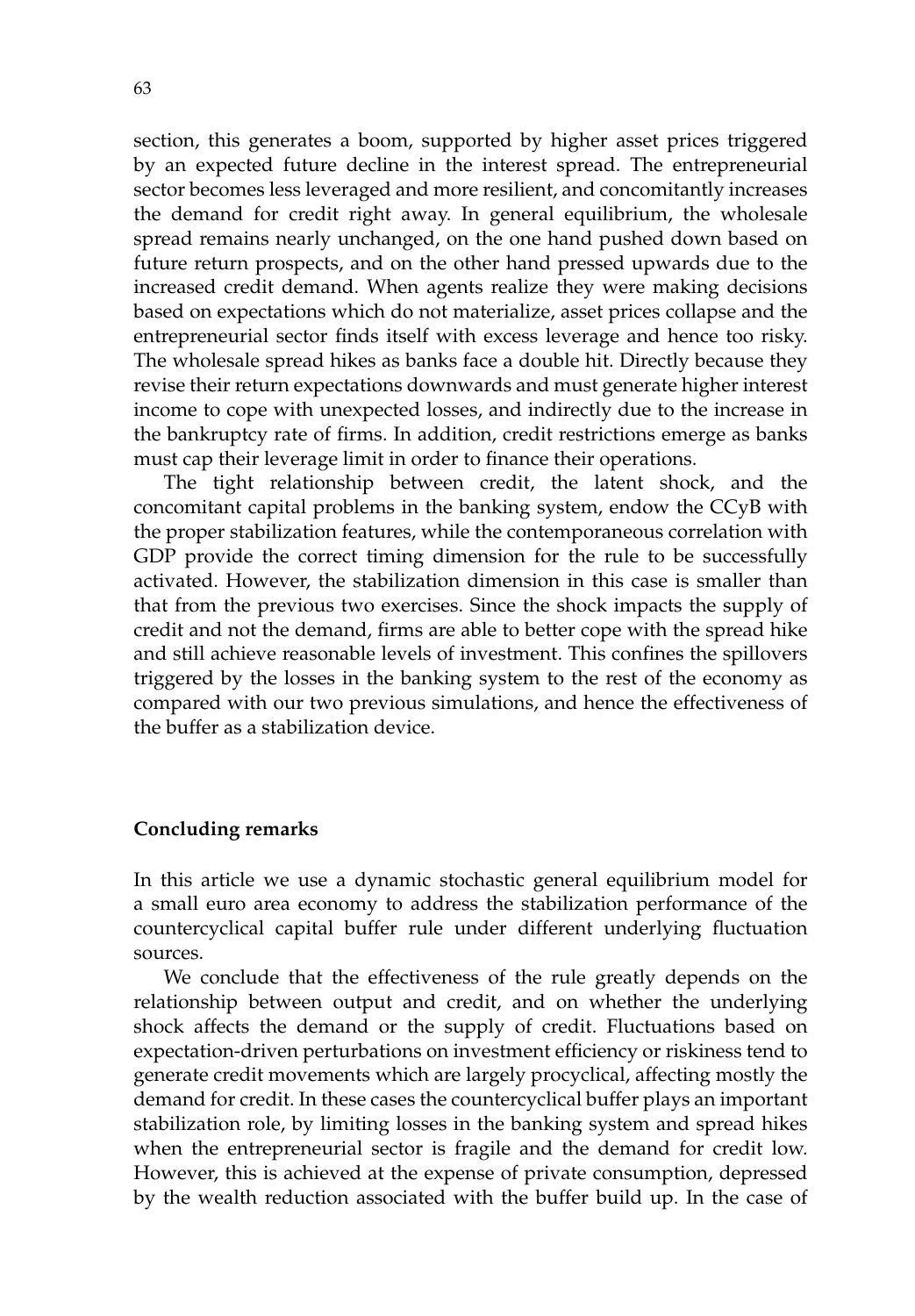a banking-based business cycle fluctuation, the countercyclical buffer is still effective although to a lesser extend. Since the source of fluctuation affects the supply of credit, firms are able to better cope with spread hikes generated within the banking system. Finally, under a growth-driven business cycle fluctuation, the countercyclical buffer is endowed with a destabilizing effect, due to the countercyclical relationship between credit and output. In this case, the buffer is not released in the proper timing, contributing to deepen the slump.

As it is common in the literature, an analysis such as the one performed herein has some caveats worth mentioning. First, we neglect micro prudential aspects. Second, we abstract from the housing sector and house price movements, which have important impacts on the banking system and may constitute a business cycle driver (sharp increases in house prices have also been pointed out as potentially useful indicators to activate the countercyclical capital buffer; see Bonfim and Monteiro 2013). Finally, the model does not feature international spillovers, balance sheet risk weights, nor takes into account the specifics of the legislation in place.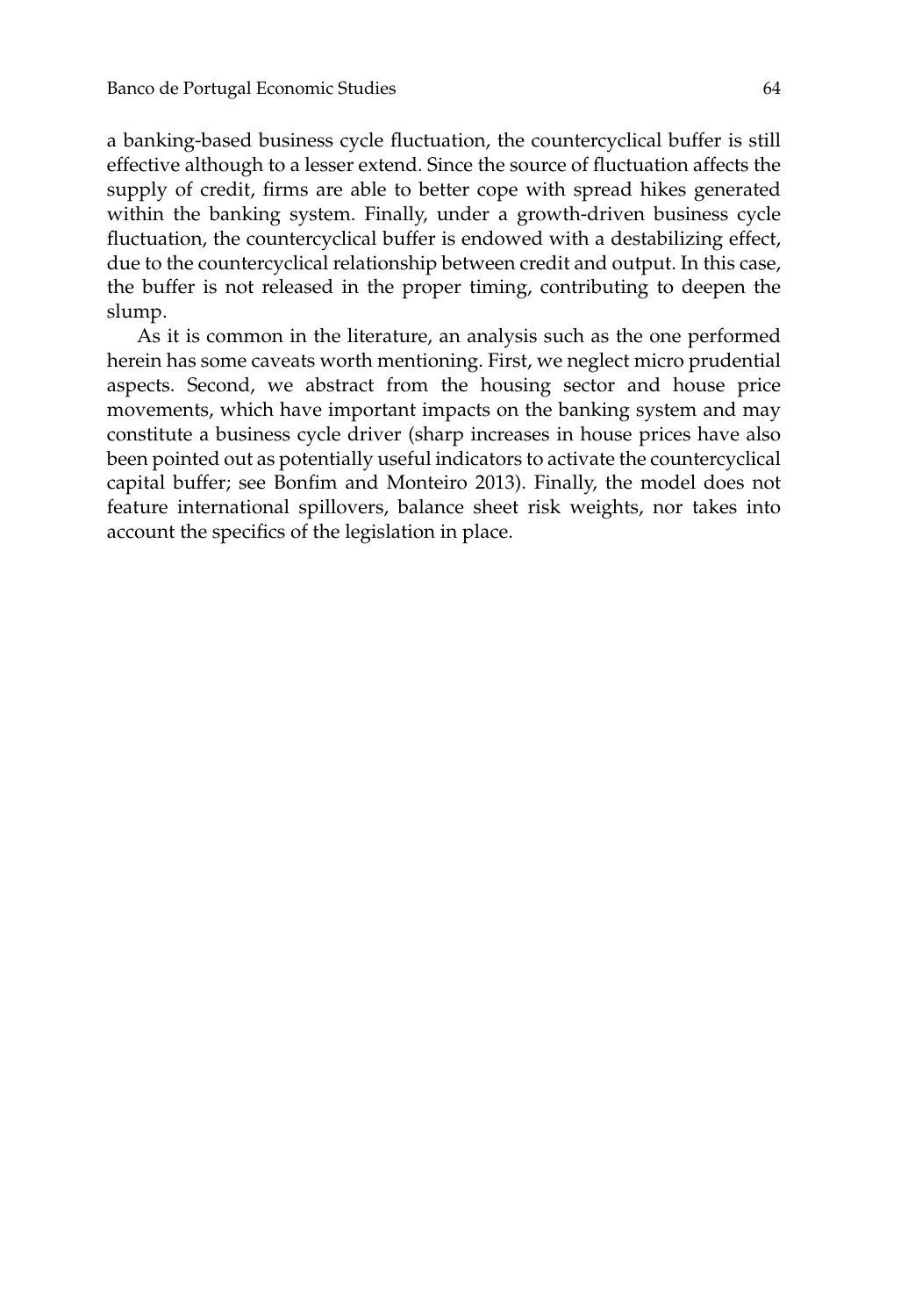## **References**

- Angelini, Paolo, Stefano Neri, and Fabio Panetta (2014). "The Interaction between Capital Requirements and Monetary Policy." *Journal of Money, Credit and Banking*, 46(6), 1073–1112.
- Benes, Jaromir and Michael Kumhof (2015). "Risky bank lending and countercyclical capital buffers." *Journal of Economic Dynamics and Control*, 58(C), 58–80.
- Bernanke, Ben S, Mark Gertler, and Simon Gilchrist (1999). "The financial accelerator in a quantitative business cycle framework." *Handbook of macroeconomics*, 1, 1341–1393.
- Bonfim, Diana and Nuno Monteiro (2013). "The implementation of the countercyclical capital buffer: rules versus discretion." *Financial Stability Report*, pp. 87–110.
- Christiano, Lawrence, Roberto Motto, and Massimo Rostagno (2010). "Financial factors in economic fluctuations." Working Paper 1192, European Central Bank.
- Clancy, Daragh and Rossana Merola (2017). "Countercyclical capital rules for small open economies." *Journal of Macroeconomics*, 54, 332–351.
- Committee, Basel (2010). "Guidance for national authorities operating the countercyclical capital buffer." Basel Committee on Banking Supervision.
- Committee, Basel (2017). "Range of practices in implementing the countercyclical capital buffer policy." Basel Committee on Banking Supervision.
- Drehmann, Mathias, Claudio Borio, Leonardo Gambacorta, Gabriel Jiminez, and Carlos Trucharte (2010). "Countercyclical capital buffers: exploring options." BIS Working Papers 317, Bank for International Settlements.
- Edge, Rochelle M. and J. Nellie Liang (2019). "New Financial Stability Governance Structures and Central Banks." Finance and Economics Discussion Series 2019-019, Board of Governors of the Federal Reserve System.
- Faria e Castro, Miguel (2019). "A Quantitative Analysis of Countercyclical Capital Buffers." Working Papers 2019-8, Federal Reserve Bank of St. Louis.
- Gertler, Mark and Peter Karadi (2011). "A model of unconventional monetary policy." *Journal of monetary Economics*, 58(1), 17–34.
- Gertler, Mark and Peter Karadi (2013). "QE 1 vs. 2 vs. 3. . . : A Framework for Analyzing Large-Scale Asset Purchases as a Monetary Policy Tool." *International Journal of Central Banking*, 9(1), 5–53.
- Gertler, Mark, Nobuhiro Kiyotaki, and Albert Queralto (2012). "Financial crises, bank risk exposure and government financial policy." *Journal of Monetary Economics*, 59, S17–S34.
- Jiménez, Gabriel, Steven Ongena, José-Luis Peydró, and Jesús Saurina (2017). "Macroprudential policy, countercyclical bank capital buffers, and credit supply: evidence from the Spanish dynamic provisioning experiments." *Journal of Political Economy*, 125(6), 2126–2177.